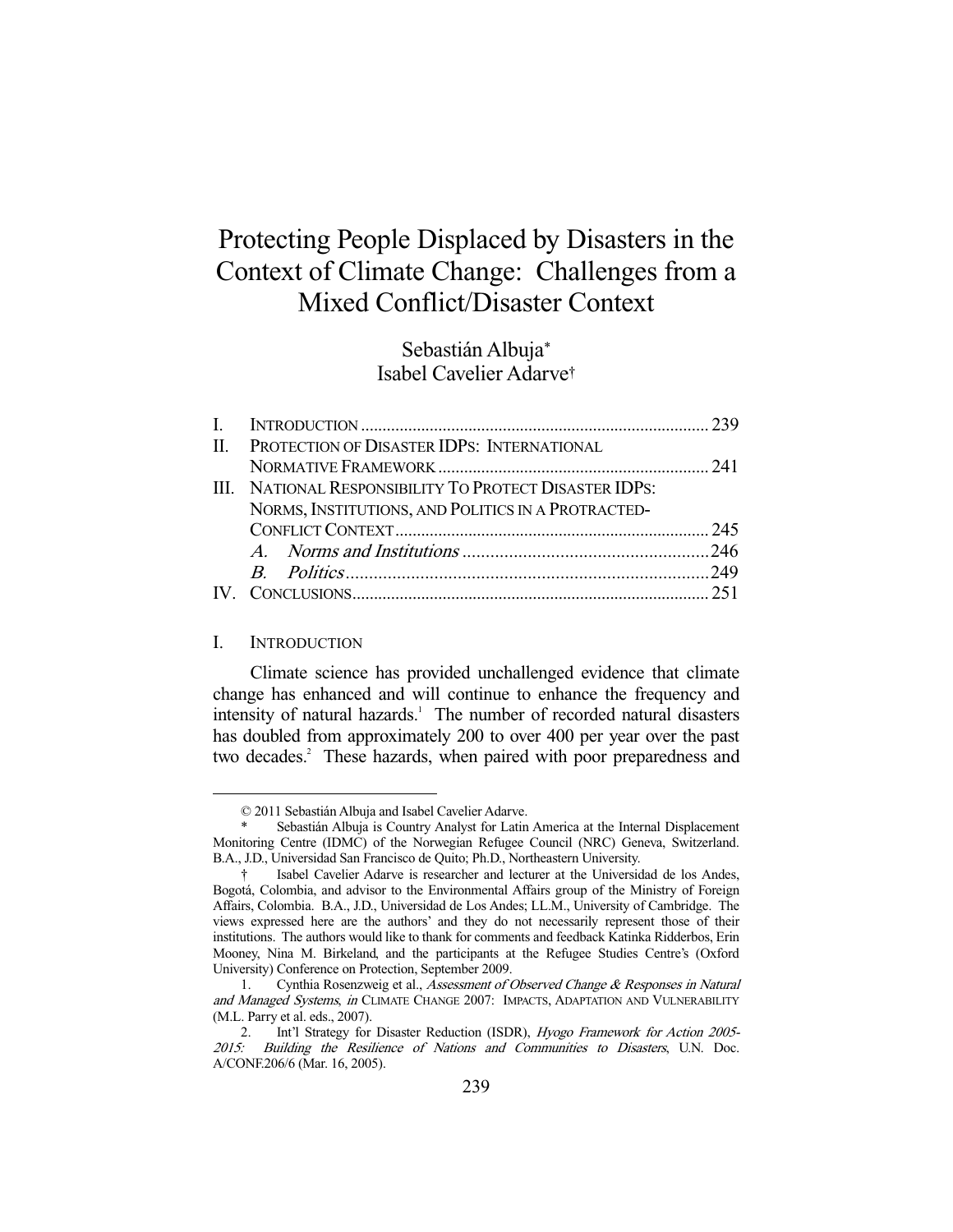inadequate response strategies, result in disasters that disrupt human life, affect livelihoods, overwhelm capacities to respond, and cause forced displacement. The United Nations High Commissioner for Refugees (UNHCR) has warned that climate change will add to the scale and complexity of human mobility and displacement.<sup>3</sup>

 Recent intense climate-related, sudden-onset disasters, including Pakistan's floods, India's monsoon season floods, Hurricane Katrina in the American Gulf Coast, and Cyclone Nargis in Myanmar, to name a few, have produced enormous, prolonged, and sometimes definitive forced population movements. At the height of Pakistan's 2010 floods, an estimated six million people were left in need for shelter; India's 2008 floods uprooted roughly six million people; Hurricane Katrina displaced more than half a million people; and Cyclone Nargis uprooted eight hundred thousand people.<sup>4</sup> In 2008 alone, an estimated thirty-six million people were displaced by sudden-onset, climate-related disasters.<sup>5</sup>

 In addition to highly intense hazards such as these, research has shown that weather-related hazards also take a heavy toll through small and medium-scale disasters, which doubled over the last twenty-seven years in a twelve-country sample.<sup>6</sup> Such hazards, which are frequent and spread out geographically, in the aggregate configure an important risk factor in terms of displacement, particularly because they damage and destroy homes and livelihoods even if they do not produce high mortality rates.

 As climate change scenarios materialize, the scale of disasterinduced forced displacement caused by climate-related hazards is due to grow. While accurately estimating the scale of forced population movements caused by slow-onset hazards such as environmental degradation and depletion of resources is difficult, the International Panel on Climate Change (IPCC) has estimated that by 2050, 150 million people could be displaced by climate change-related phenomena, such as desertification, increasing water scarcity, and floods and storms.<sup>7</sup>

 <sup>3.</sup> U.N. HIGH COMMISSIONER FOR REFUGEES (UNHCR), CLIMATE CHANGE, NATURAL DISASTERS AND HUMAN DISPLACEMENT: A UNHCR PERSPECTIVE 1 (2009).

<sup>4.</sup> U.N. OFFICE FOR THE COORDINATION OF HUMANITARIAN AFFAIRS (OCHA) & INTERNAL DISPLACEMENT MONITORING CTR. (IDMC), MONITORING DISASTER DISPLACEMENT IN THE CONTEXT OF CLIMATE CHANGE (2009); Elizabeth Ferris, Earthquakes and Floods: Comparing Haiti and Pakistan, BROOKINGS, Aug. 26, 2010.

<sup>5.</sup> OCHA & IDMC, supra note 4.

 <sup>6.</sup> U.N. INT'L STRATEGY FOR DISASTER REDUCTION SECRETARIAT (UNISDR), GLOBAL ASSESSMENT REPORT ON DISASTER RISK REDUCTION (2009).

 <sup>7.</sup> INTERGOVERNMENTAL PANEL ON CLIMATE CHANGE, CLIMATE CHANGE 2007 (2007); see Informal Group on Migration & Climate Change of the IASC, U.N. Inter-Agency Standing Committee (IASC), Climate Change, Migration, and Displacement: Who Will Be Affected?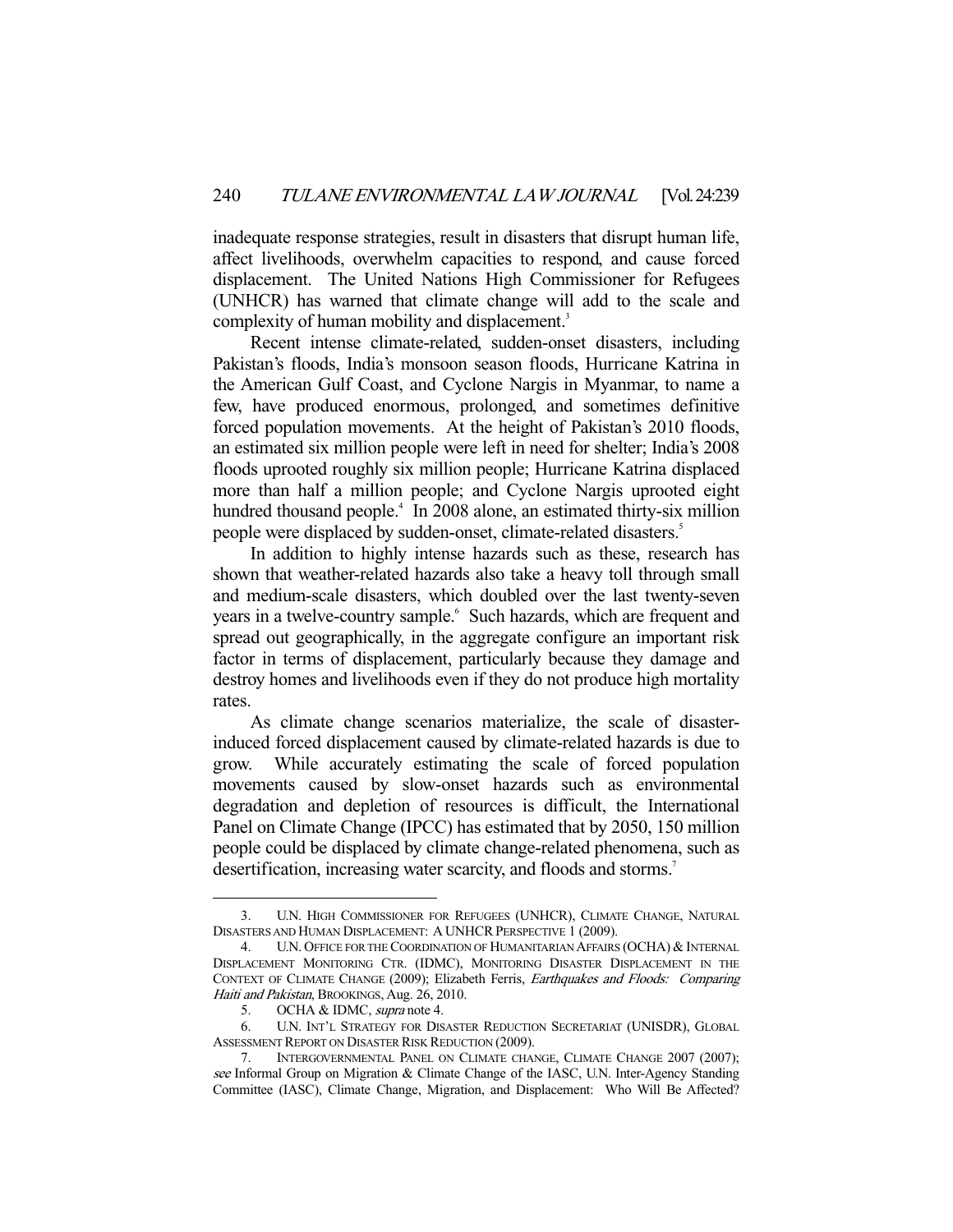Disaster risk reduction and climate change adaptation efforts will go a long way towards curbing the impact of these projected hazards. However, as experience in disaster relief has shown, advancing a human rights lens in natural disasters preparedness and response is fundamental. This requires, for example, specifying the degree and content of the responsibility to protect those affected by disasters, including the displaced,<sup>8</sup> showing that disaster relief is not neutral and should be guided by human rights standards, and affirming that responsibility does not begin with relief after disaster has struck. States have the obligation under human rights law to protect rights by guaranteeing the entire "cycle of protection."<sup>9</sup> Part II of this Article briefly describes the international protection normative framework for disaster internally displaced persons (IDPs) in the context of climate change.

 Because the responsibility to protect lies primarily with states, translating these duties through various mechanisms of influence and persuasion into policy at the national level is also paramount. Even though this process is mediated by a myriad of factors, including the nature of regimes and political arrangements, level of development, and institutional strength, to name a few, we focus here on the existence of conflict as a condition strongly determining how states implement normative guidelines and frameworks for protection in disasters.

 Focusing on the case of Colombia, Part III of the Article explores how protracted conflict influences the way in which these responsibilities are discharged and protection delivered to disaster IDPs. Even though each national context has its own particularities and these considerations are not necessarily applicable in other contexts, this Part may offer insights for other contexts confronting both conflict and disasters.

## II. PROTECTION OF DISASTER IDPS: INTERNATIONAL NORMATIVE FRAMEWORK

 The climate change debate has been a catalyst for action and advocacy for the protection of people affected by disasters, including the displaced. More specifically, climate change has provided an

<sup>(</sup>Oct. 31, 2008) (unpublished manuscript), available at http://www.humanitarianinfo.org/ iascweb2/pageloader.aspx?page=content-news-newsdetails&newsid=134 (click on link under "Relevant Links") [hereinafter Climate Change, Migration, and Displacement].

 <sup>8.</sup> GLOBAL PROTECTION CLUSTER WORKING GROUP, IASC HANDBOOK FOR THE PROTECTION OF INTERNALLY DISPLACED PERSONS (2010).

 <sup>9.</sup> Representative of the U.N. Secretary-General on the Human Rights of Internally Displaced Persons, Report of the Representative of the Secretary-General on the Human Rights of Internally Displaced Persons, 10-11, U.N. Doc. A/HRC/10/12/Add.1 (Aug. 11, 2010) (by Walter Kälin) [hereinafter *Report of the Representative*].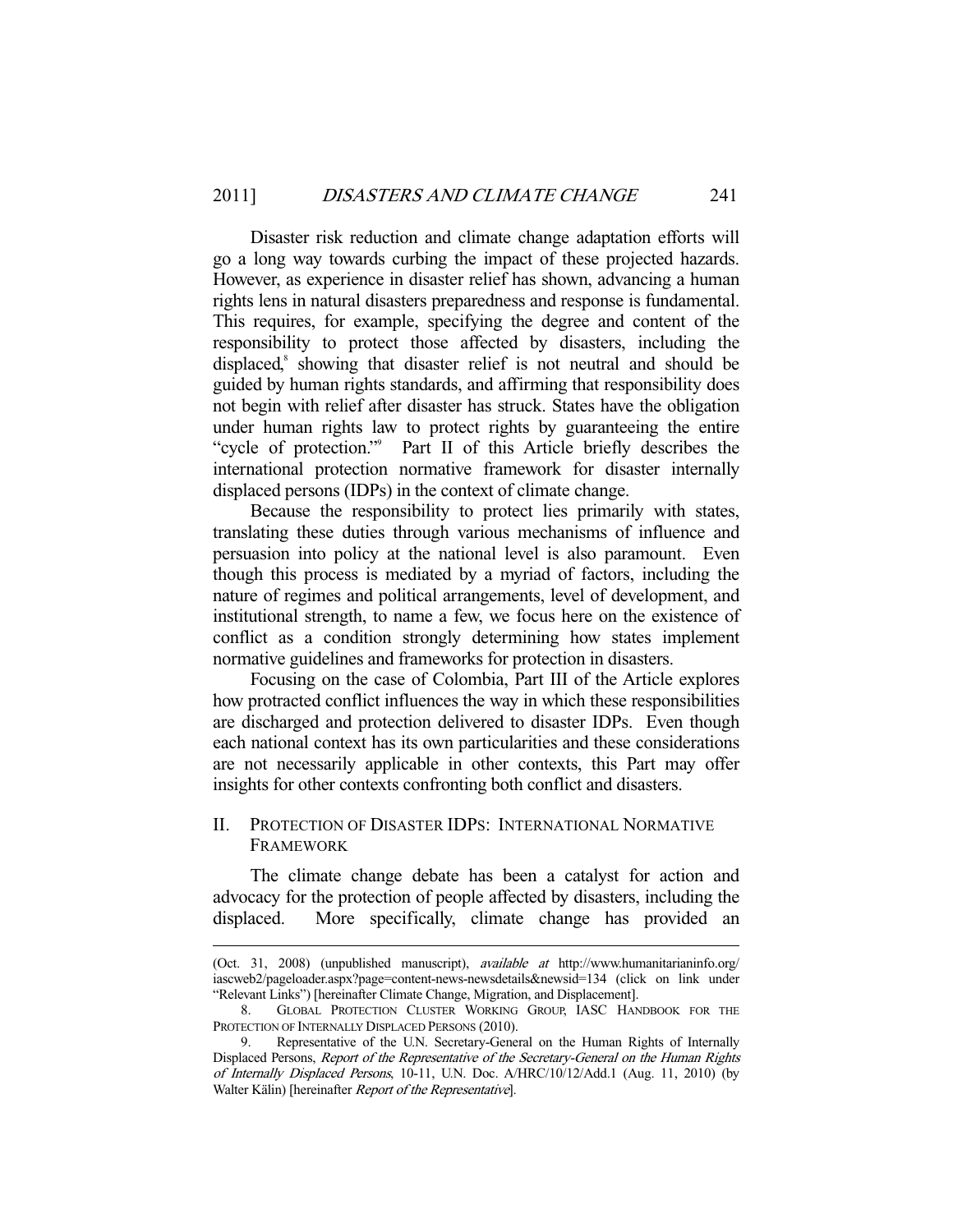opportunity to affirm that response for people affected and displaced by disasters should be rights-based, should be driven by the needs of those affected, and should aim at fulfilling the entire range of their human rights. Even though these developments have taken place in the context of the climate change debate, they have also influenced response to nonclimate-related hazards.

 In the context of climate change, an increasing number of advocacy and humanitarian organizations that have traditionally focused on conflict-induced forced displacement have expanded their scope of work to climate change, disasters, and displacement.<sup>10</sup> Additionally, organizations typically focusing on environmental issues are now including displacement induced by climate change in their agendas.<sup>11</sup>

 The United Nations Inter-Agency Standing Committee (UN-IASC) has actively emphasized the rights and humanitarian dimensions of climate change and disasters within the context of the global climate talks.12 In 2008, the Brookings-Bern Project on Internal Displacement published the Operational Guidelines on Human Rights and Natural Disasters,<sup>13</sup> which were adopted by the UN-IASC as an official tool. In

 <sup>10.</sup> For example, Refugees International's newly established Centre on Climate Displacement.

 <sup>11.</sup> For example, Islands First and Friends of the Earth, which include climate displacement as one of their main concerns, have created projects related to the topic.

<sup>12.</sup> Climate Change, Migration, and Displacement, *supra* note 7; see also Informal Taskforce on Climate Change of the IASC & Int'l Strategy for Disaster Reduction, Disaster Risk Reduction Strategies and Risk Management Practices: Critical Elements for Adaptation to Climate Change (Nov. 11, 2008) (unpublished manuscript), available at http://www.humanitarian info.org/iascweb2/pageloader.aspx?page=content-news-newsdetails&newsid=134 (click on link under "Relevant Links"); IASC, Climate Change, Migration, and Displacement: Impacts, Vulnerability, and Adaptation Options (Feb. 6, 2009) (unpublished manuscript), available at http://www.humanitarianinfo.org/iascweb2/pageloader.aspx?page=content-news-newsdetails

<sup>&</sup>amp;newsid=134 (click on link under "Relevant Links"); Working Group on Long-Term Cooperative Action Under the Convention (AWG-LCA 6), IASC, In Search for Shelter: Mapping the Effects of Climate Change on Human Migration and Displacement (June 2, 2009) (unpublished manuscript), *available at* http://www.humanitarianinfo.org/iascweb2/ pageloader.aspx?page=content-news-newsdetails&newsid=134 (click on link under "Relevant Links"); IASC, Forced Displacement in the Context of Climate Change: Challenges for States Under International Law (May 19, 2009) (unpublished manuscript), available at http://www. humanitarianinfo.org/iascweb2/pageloader.aspx?page=content-news-newsdetails&newsid=134 (click on link under Relevant Links"); Working Group on Long-Term Cooperative Action Under the Convention (AWG-LCA 6), IASC, Protecting the Health of Vulnerable People from the Humanitarian Consequences of Climate Change and Climate Related Disasters (June 2009) (unpublished manuscript), available at http://www.humanitarianinfo.org/iascweb2/pageloader.

aspx?page=content-news-newsdetails&newsid=134 (click on link under "Relevant Links"). 13. BROOKINGS-BERN PROJECT ON INTERNAL DISPLACEMENT, HUMAN RIGHTS AND NATURAL DISASTERS: OPERATIONAL GUIDELINES ON HUMAN RIGHTS AND NATURAL DISASTERS (2008).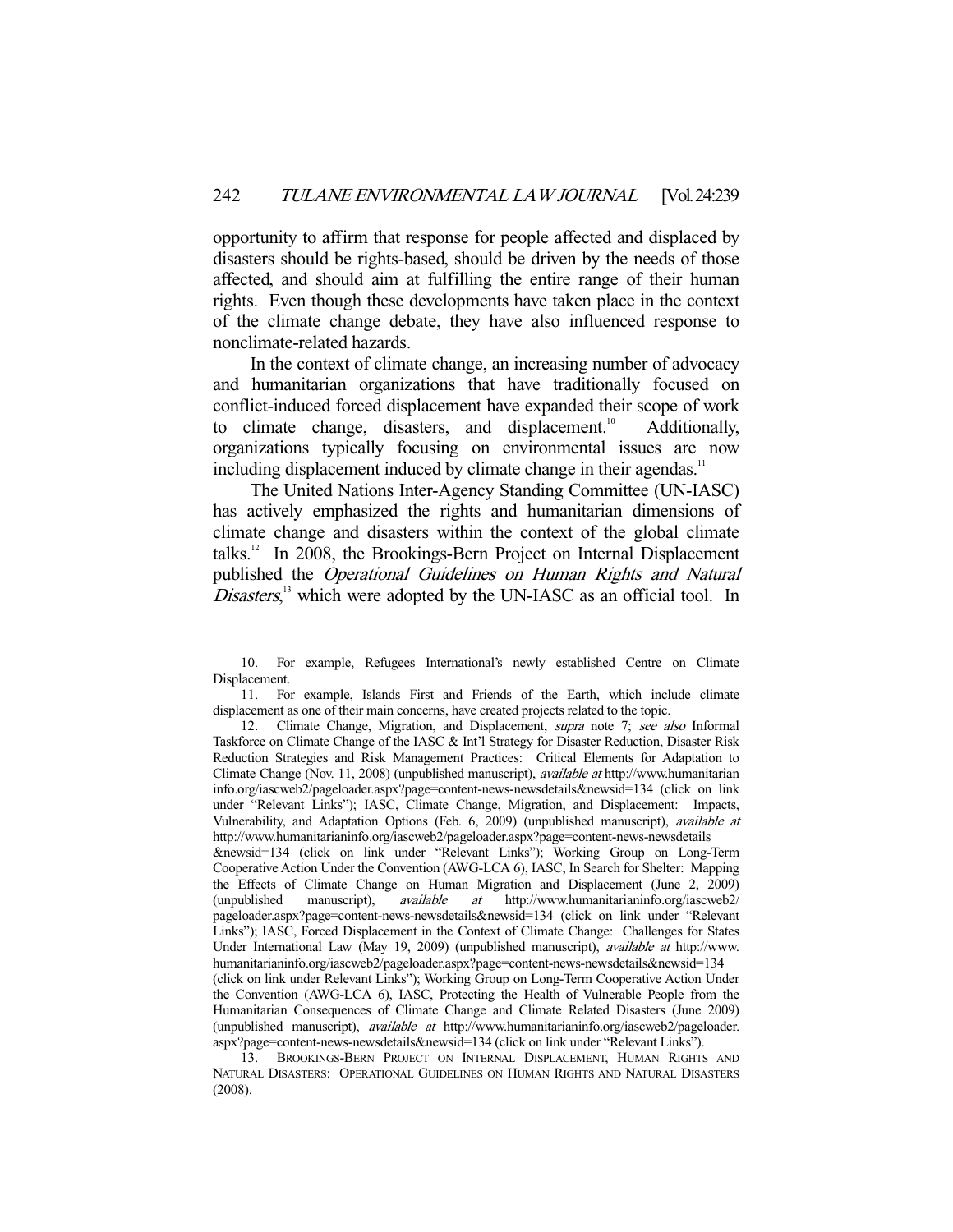2009, the Office of the High Commissioner on Human Rights released a report on the relationship between climate change and human rights.<sup>14</sup>

 Human rights treaty bodies, including the Human Rights Committee (monitoring the International Covenant on Civil and Political Rights) and the Committee on the Elimination of Racial Discrimination (monitoring the International Convention on the Elimination of All Forms of Racial Discrimination), have also emphasized the obligation to protect rights in natural disaster preparedness and response when reviewing the United States' application of these treaties in the aftermath of Hurricane Katrina.<sup>15</sup> On a similar point, the European Court of Human Rights has ruled that states have obligations to implement preventive measures to protect people from the risks posed by disasters in order to protect the right to life.<sup>16</sup>

 The Special Representative of the U.N. Secretary-General on the Human Rights of Internally Displaced Persons (2004-2010) (Representative), Walter Kälin, has provided conceptual guidance and energetic advocacy for a human rights-based approach to disaster preparedness and response, focusing on situations in which disasters produce displacement.<sup>17</sup> The Representative has underlined that protection risks arise in situations of natural disasters, which aggravate existing conditions of hardship and discrimination for vulnerable populations. Disasters impact the enjoyment of the whole range of rights, from physical security to access to education, health, and livelihoods.<sup>18</sup> Thus, state action is required to protect these rights.

 Even though human rights treaties do not include specific provisions on the protection of people displaced by disasters, under human rights law, states have the duty to promote universal respect for, and observance of, all human rights and freedoms without distinction as to race, sex, language, or religion for all people living in its jurisdiction.

 <sup>14.</sup> U.N. OFFICE OF THE HIGH COMM'R FOR HUMAN RIGHTS, REPORT OF THE OFFICE OF THE UNITED NATIONS HIGH COMMISSIONER FOR HUMAN RIGHTS ON THE RELATIONSHIP BETWEEN CLIMATE CHANGE AND HUMAN RIGHTS (2009).

 <sup>15.</sup> ADVOCATES FOR ENVTL. HUMAN RIGHTS ET AL., THE HUMAN RIGHTS CRISIS IN THE AFTERMATH OF HURRICANE KATRINA 1 (2010).

 <sup>16.</sup> Budayeva & Others v. Russia, App. Nos. 15339/02, 21166/02, 11673/02, 15343/02, Eur. Ct. H.R. (2008).

 <sup>17.</sup> Representative of the U.N. Secretary-General on the Human Rights of Internally Displaced Persons, Protection of Internally Displaced Persons in Situations of Natural Disasters (Mar. 5, 2005) (by Walter Kälin), available at http://www.nhri.net/pdf/Tsunami\_paper.pdf; see also WALTER KÄLIN, DISPLACEMENT CAUSED BY THE EFFECTS OF CLIMATE CHANGE: WHO WILL BE AFFECTED AND WHAT ARE THE GAPS IN THE NORMATIVE FRAMEWORKS FOR THEIR PROTECTION? (2008); Report of the Representative, supra note 9.

<sup>18.</sup> See Report of the Representative, supra note 9, for a full analysis of the impact of disasters on rights focusing on IDPs.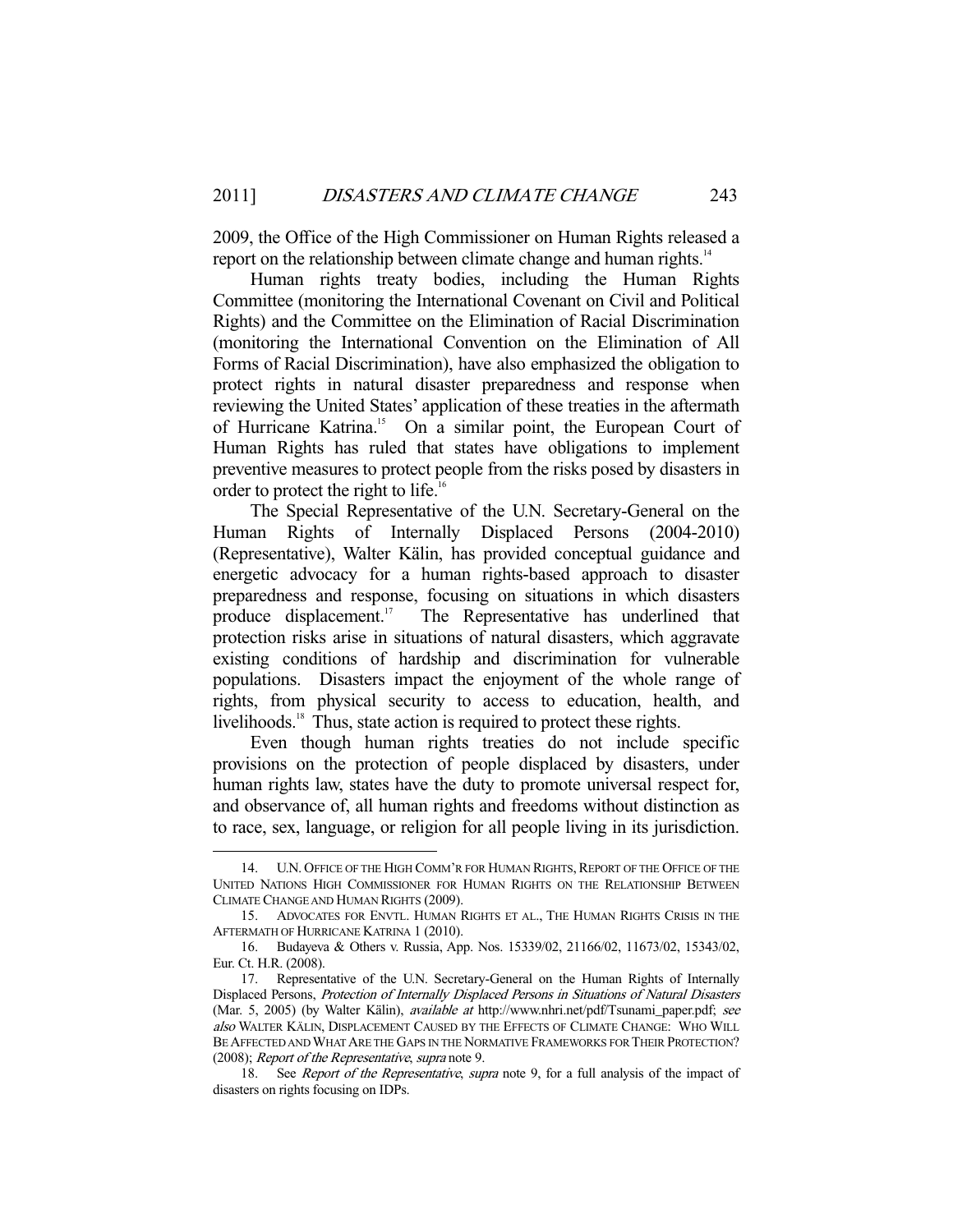This obligation extends to preventing and mitigating the effects of disasters and to assuring enjoyment of rights during and after emergencies when emergencies are unavoidable.<sup>1</sup>

 Furthermore, the Guiding Principles on Internal Displacement fully apply to these situations, because they include disasters as a cause of displacement, spelling out the special vulnerability of IDPs and specifying state responsibility to protect them from displacement.<sup>20</sup>

 In contrast to the regime that protects IDPs, the international protection regime for the protection of moving across state lines as a result of natural hazards has a number of vacuums. People in this situation are not covered by refugee law. The definition of "refugee," according to the 1951 Refugee Convention, includes a well-founded fear of being persecuted for reasons of race, religion, nationality, and membership of a particular social group or political opinion. The UNHCR has advised against revising the Refugee Convention or using the term climate refugee.<sup>21</sup> Instead, seeking subsidiary protection mechanisms such as temporary protection status, the mechanism extended by countries such as Finland and Sweden, has been signaled as the best approach to assure protection to people moving across state lines as a result of natural disasters. However, this option would not work in situations in which the expectation of possibility of return does not exist, including people leaving eventual "sinking island states" and people moving as a result of their place or origin being designated a high-risk zone. $22$ 

 Another situation in which a legal protection vacuum would emerge is the case of people moving inside or outside their country as a result of slow-onset disasters induced by climate change, such as droughts or depletion of resources, where the linkage between the cause (slow-onset disaster) and displacement would not be readily evident.

 Nevertheless, even in those cases when the existing international normative framework adequately covers the protection of people affected by disasters—particularly situations at sudden-onset disasters where people are displaced within their own country—myriad conditions at the national level ultimately determine the degree of its application.

 <sup>19.</sup> Report of the Representative, supra note 9.

 <sup>20.</sup> U.N. Guiding Principles on Internal Displacement, U.N. Doc. E/CN.4/1998/531 Add.2 (1998).

<sup>21.</sup> UNHCR, *supra* note 3, at 8.

<sup>22.</sup> KÄLIN, supra note 17; see also Climate Change, Migration, and Displacement, supra note 7.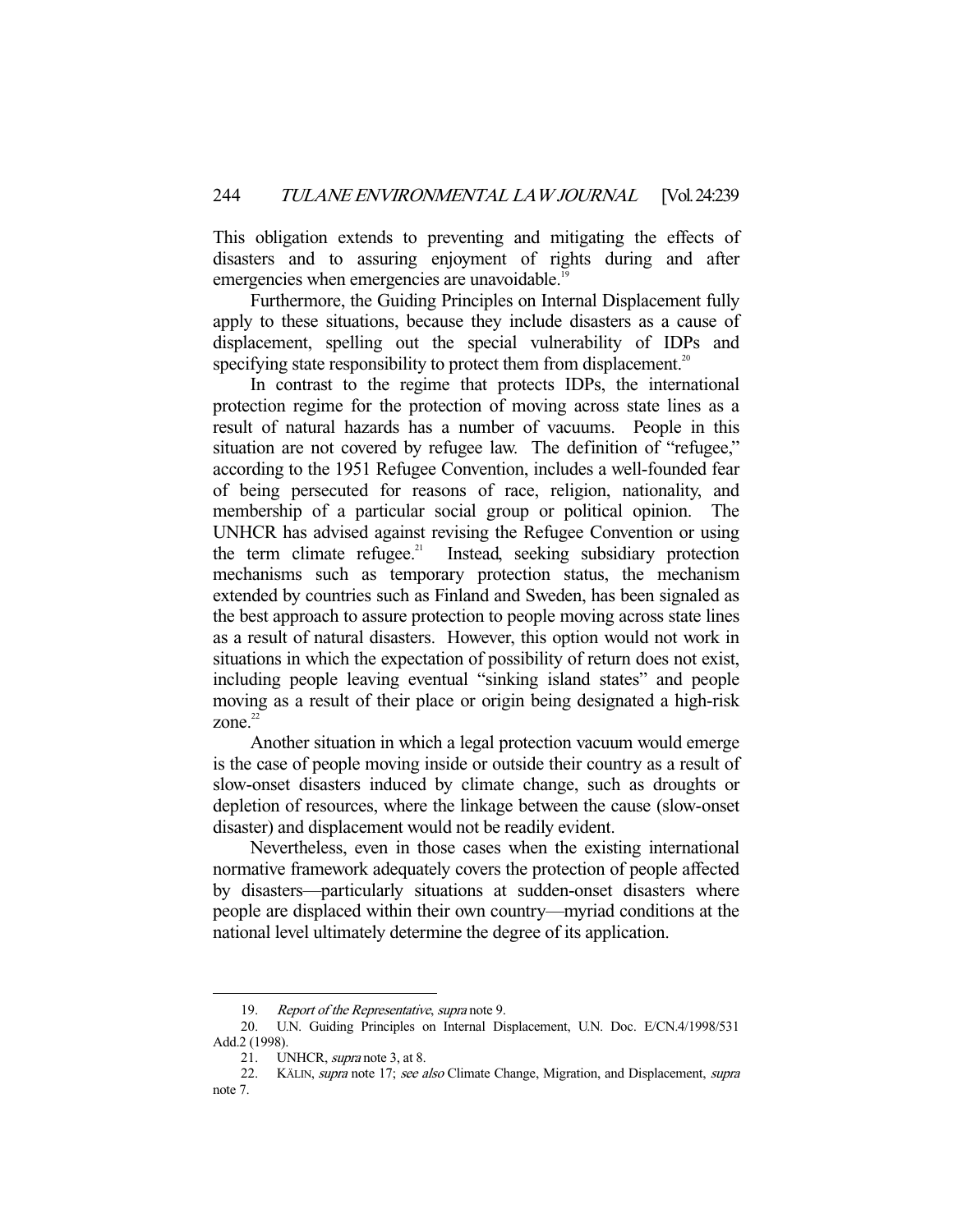Of those conditions, Part III examines how the existence of armed conflict impacts protection in natural disasters, focusing on the case in Colombia. In view of the increasing intensity and frequency of natural disasters, what are the challenges ahead for protection in natural disasters in contexts in which a protracted conflict exists? How may a protection lens to disaster relief come about in such contexts, and what will such a process require?

## III. NATIONAL RESPONSIBILITY TO PROTECT DISASTER IDPS: NORMS, INSTITUTIONS, AND POLITICS IN A PROTRACTED-CONFLICT CONTEXT

 The impact of natural hazards in Colombia is high, has increased over the years, and is bound to get worse due to climate change. The rainy season in 2010 was the worst recorded in decades, affecting roughly two million people throughout the country. Data show that climate-related hazards in Colombia, notably rains and floods, have gotten more intense over time; an analysis of a thirty-nine-year period conducted for the United Nations International Strategy on Disaster Reduction's 2009 Global Assessment Report showed that small and medium-scale hazards in Colombia, most of which are hydrometeorological hazards, have shown a pattern of increase, particularly in the last decade.<sup>23</sup> Hydro-meteorological hazards are more numerous and more spread geographically than other types of hazards, particularly geological hazards, which tend to be more intense but happen rarely, such as earthquakes and volcano eruptions. Hydro-meteorological hazards, in the aggregate, have a strong correlation with damaged and destroyed homes, $^{24}$  which are drivers of displacement.

 Colombia's National System for the Prevention and Attention of Disasters (SNAPD) publishes a global figure of people affected by floods that includes data for, inter alia, total number of people affected, dead, injured, and disappeared, and the number of homes damaged and homes destroyed.<sup>25</sup> No data are collected for people displaced by natural hazards. However, the numbers of homes partially and totally destroyed

 <sup>23.</sup> ISDR, Manifestaciones del Riesgo Intensivo y Extensivo en Colombia (Sept. 2008), http://www.preventionweb.net/english/hyogo/gar/background-papers/documents/Chap3/LACoverview/OSSO/4\_Informe-Colombia-v0.doc.

 <sup>24.</sup> Id.

 <sup>25.</sup> SISTEMA NACIONAL PARA LA PREVENCIÓN Y ATENCIÓN DE DESASTRES, http://www. sigpad.gov.co (last visited Apr. 8, 2011).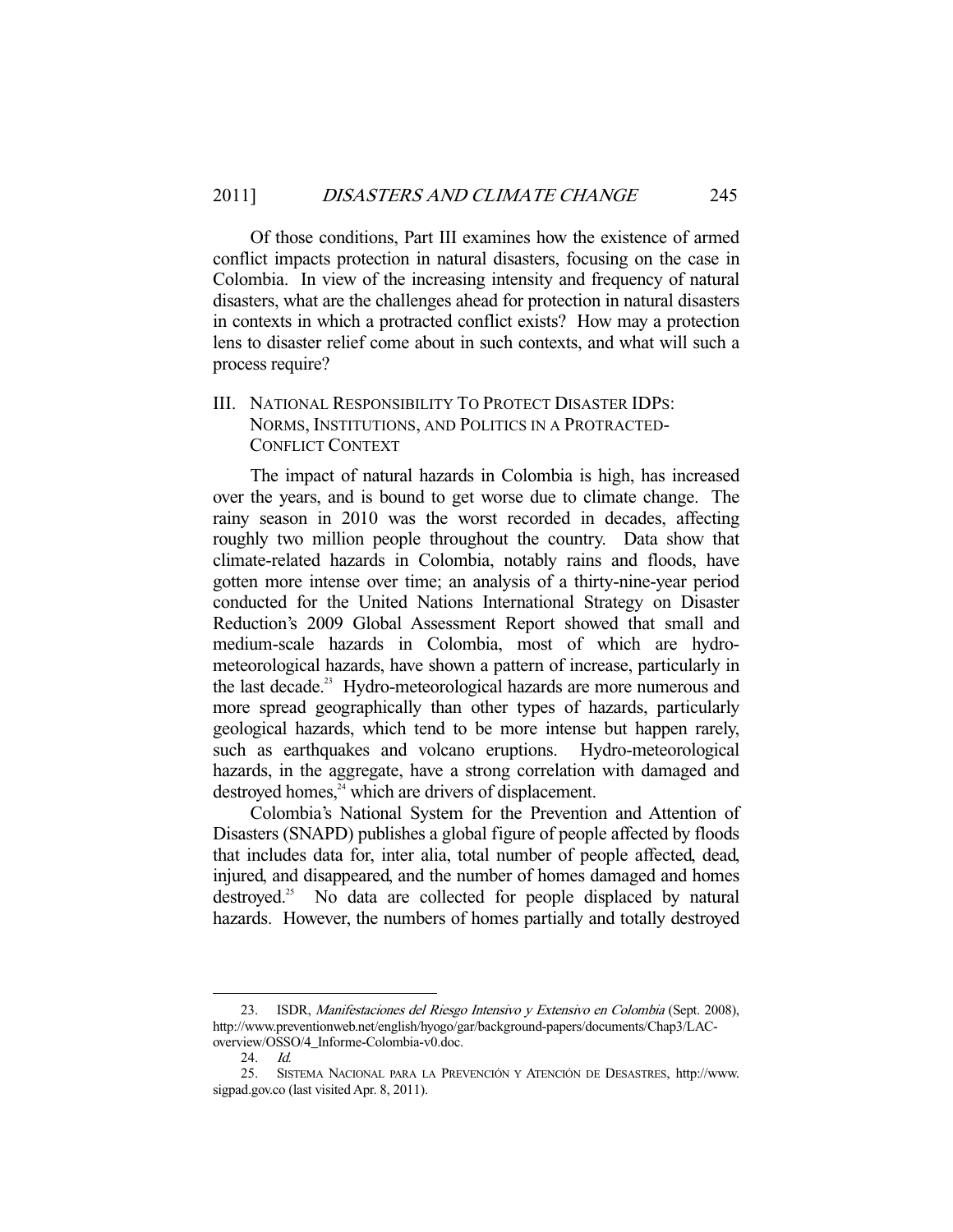by floods (in 2010, for instance, 326,362 and 2449, respectively) serve as an indication that people are displaced because of floods.<sup>26</sup>

 Given that these hazards are geographically spread across the country, they often coincide in location with conflict hotspots. Areas prone to floods are the La Mojana region, the Magdalena Medio region, Southern Magdalena, and the Pacific Coast. The La Mojana region comprises the departments of Sucre, Bolívar, Córdoba, and Antioquia, all of which have been hard-hit by conflict-induced displacement, notably Antioquia and Bolívar, with 506,504 and 264,161 conflict IDPs by  $2010.^{27}$  The departments of Chocó and Magdalena had 176,503 and  $228,193$  conflict-induced IDPs by  $2010<sup>28</sup>$  Additionally, ninety-three percent of conflict IDPs arrive in towns and cities and generally settle in locations exposed to risk resulting from precarious infrastructure,<sup>29</sup> making them more vulnerable to floods.

#### A. Norms and Institutions

 Even though conflict and disaster displacement happen alongside and impact people's lives simultaneously, the institutional response systems are entirely different and have a different normative framework and principles. The response system and the normative framework for the protection of conflict-induced displacement have been developed over the years to protect the rights of conflict IDPs progressively. Up until 1997, victims of conflict were not seen as victims or IDPs, but as economic migrants.<sup>30</sup> In fact, early frameworks for IDP response were based on existing disaster response structures, which saw IDPs as objects of care, not as rights-holders.<sup>31</sup> Protection of conflict IDPs progressively moved towards the creation of specialized agencies and laws for internal displacement informed by international human rights law.

 Thus, the conflict protection system forked away from the existing disaster response structures, which were inadequate to protect rights in the conflict context. Evidence of this forking away is the 1997 law on

 <sup>26.</sup> The methodology used by the OCHA-IDMC study on disaster displacement used numbers of homes destroyed or people in need of shelter as proxies for displacement. See OCHA & IDMC, supra note 4.

 <sup>27.</sup> ACCIÓN SOCIAL, http://www.accionsocial.gov.co/contenido/contenido.aspx?catID= 383&conID=556 (last visited Apr. 8, 2010).

 <sup>28.</sup> Id.

<sup>29.</sup> Sebastián Albuja & Marcela Ceballos, Urban Displacement and Migration in Colombia, in FORCED MIGRATION REVIEW 34 (2010).

 <sup>30.</sup> Interview with Colombian Human Rights Activist (who asked not to be identified), in Bogotá, Colombia (Sept. 2, 2009).

 <sup>31.</sup> ROBERTO VIDAL, DERECHO GLOBAL Y DESPLAZAMIENTO INTERNO 181 (2007).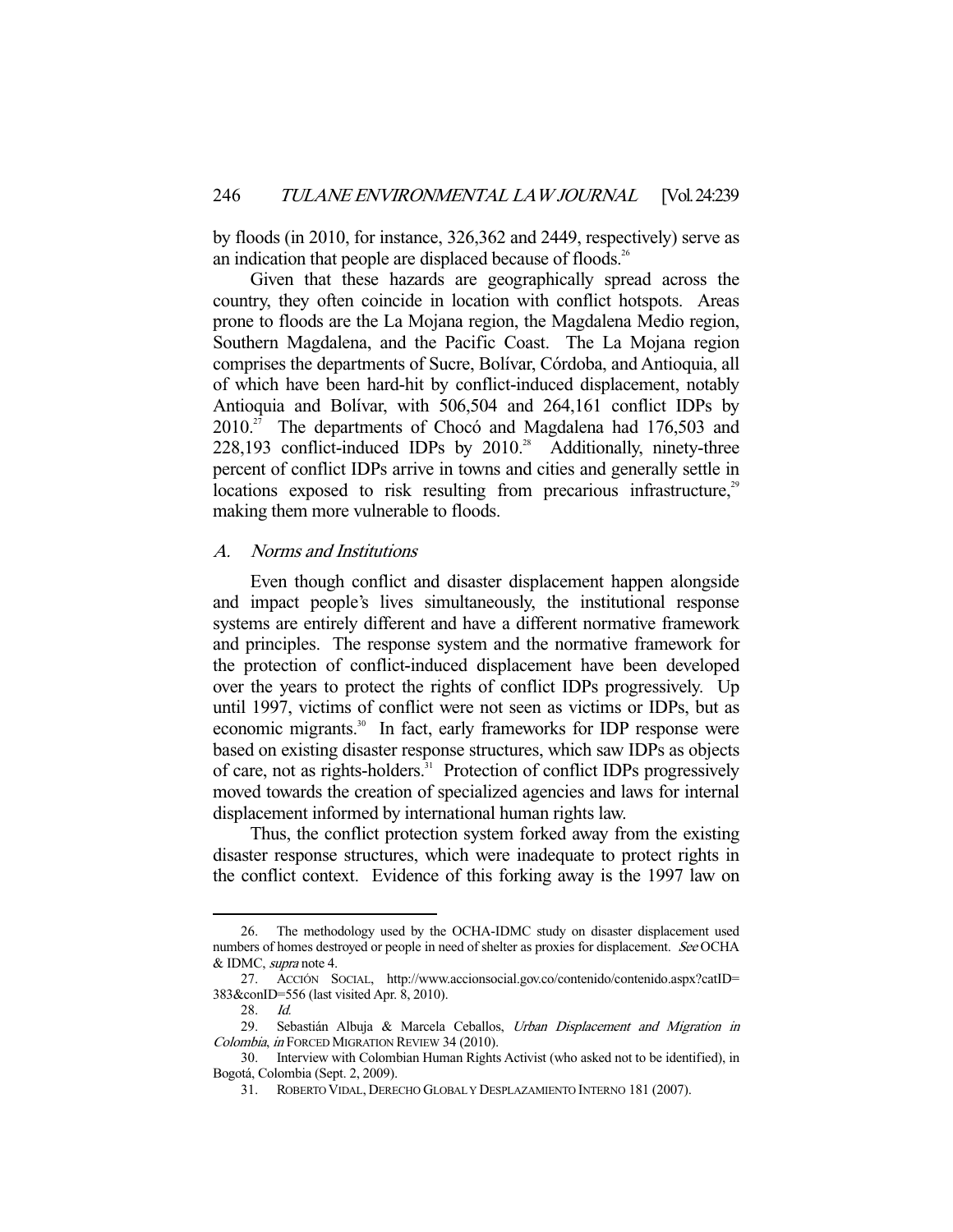internal displacement (Law 387), which predates the United Nations Guiding Principles on Internal Displacement, $32$  and was adopted in the context of the Permanent Consultation on Internal Displacement in the Americas. This law does not include disasters as a cause of displacement. The law also excludes people affected by other phenomena, like violent drug mafias, aerial chemical fumigations to eradicate coca, development projects, or mono-crop cultivation.<sup>33</sup>

 Thanks to Law 387, IDPs were identified as victims of human rights violations, distinguished from economic migrants, and entitled to certain specific rights emanating from that situation of vulnerability.<sup>34</sup> The situation of being internally displaced was given a specific legal definition linked to conflict, violence, human rights violations, and violations of International Humanitarian Law.<sup>35</sup> For someone to be an IDP under the law, there must be a perpetrator and a conflict-related violent action (or threat) that leads to displacement committed before a victim can be called "displaced."36 As a result, people being forced to move for different reasons, like disaster IDPs, were left outside this framework of protection. Disaster IDPs remained the subjects of the preceding disaster protection system.

 After this split, the disaster response system, which went down a separate track, has had its own normative and institutional development. Colombia has been a pioneer at shifting disaster response from emergency response to disaster prevention through disaster risk reduction (DRR). In 1998, it passed Decree 93,<sup>37</sup> which adopted the National Plan for the Prevention and Attention in Disasters and incorporates best practices for disaster prevention and response. Furthermore, in the context of the Hyogo Framework for Action (HFA), Colombia has advanced mainstreaming DRR into the national development plan and in the national budget.<sup>38</sup>

In fact, the former National Development Plan<sup>39</sup> includes a chapter on DRR, acknowledging that previous risk management had focused on

<sup>32.</sup> U.N. Guiding Principles on Internal Displacement, *supra* note 20.

 <sup>33.</sup> L. 387, julio 18, 1997, DIARIO OFFICIAL [D.O.] (Colom.).

 <sup>34.</sup> Id.

 <sup>35.</sup> Id.

 <sup>36.</sup> Id.

 <sup>37.</sup> D. 93, enero 13, 1998, DIARIO OFFICIAL [D.O.] (Colom.).

 <sup>38.</sup> MINISTERIO DEL INTERIOR Y DE JUSTICIA DE COLOMBIA, DIRECCIÓN DE PREVENCIÓN Y ATENCIÓN DE DESASTRES: INFORME NACIONAL DEL PROGRESO EN LA IMPLEMENTACIÓN: DEL MARCO DE ACCÍON DE HYOGO (2009).

 <sup>39.</sup> DEPARTAMENTO NACIONAL DE PLANEACIÓN (DNP), PLAN NACIONAL DE DESARROLLO 2006-2010, ESTADO COMUNITARIO: DESARROLLO PARA TODOS (July 24, 2007).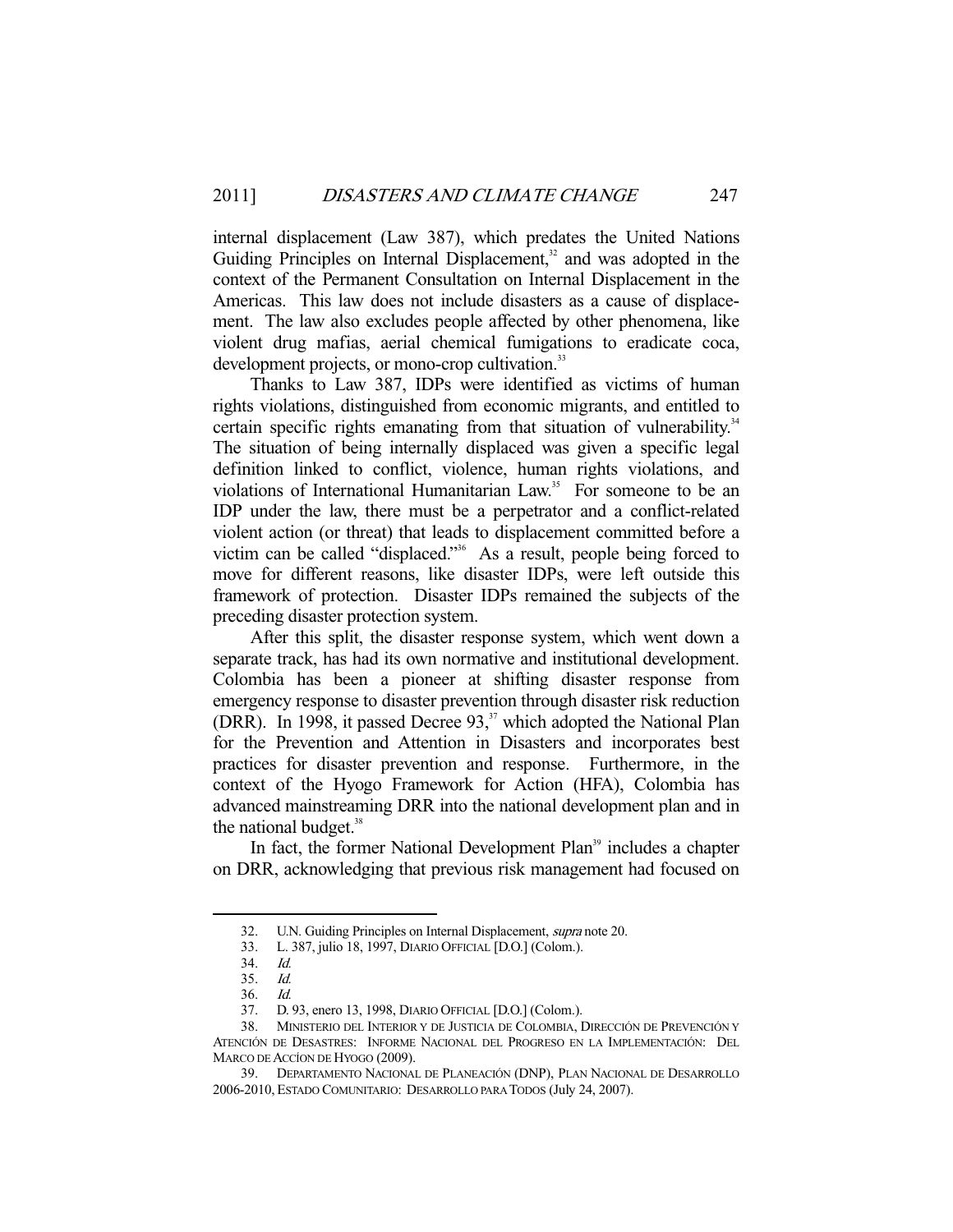emergency attention rather than prevention.<sup>40</sup> The chapter states the need to identify geographical, financial, and social vulnerabilities in case of disaster. The new National Development Plan (2010-2014) also includes a chapter on risk prevention and a section devoted to climate vulnerability and risk reduction.<sup>41</sup> Even though such significant inroads with DRR are a way to promote and protect human rights, particularly the right to life, the disaster response system and local authorities implementing response lack a protection perspective.

 Contrarily to the conflict-induced displacement framework, international human rights law has not directly informed disaster response norms and procedures. For example, the Directorship for Risk Management (DRM), the highest coordination entity in the disaster response system, emphasizes that it focuses on assistance, not on vulnerability of human rights, because human rights is an issue related to conflict.<sup>42</sup> The absence of a rights-based lens in disaster response is also visible in the "action protocols" used to guide immediate response in disasters.<sup>43</sup> These protocols are the coordination tool for all the These protocols are the coordination tool for all the institutions involved in disaster response. They hardly incorporate protection procedures.<sup>44</sup>

 While in principle it is not inadequate that both systems have discrete norms and institutions, there is no reason why both systems should not be rights-based, given that outcomes of both disasters and conflict create humanitarian emergencies and challenge the fulfillment of rights. In fact, the Colombian Constitutional Court has acknowledged that the two frameworks carry differentiated responsibilities for the state vis-à-vis the victims, but has stated that in both conflict and disasters the human rights of victims need to be guaranteed.<sup>45</sup> However, while this constitutional rights-based umbrella has been strongly incorporated in the conflict-displacement system (at least at the normative level), it has not permeated the norms, institutions, and practices for disaster response.

 The institution charged with the protection of human rights in Colombia, the Ombudsman's Office, has created an issue-specific

 <sup>40.</sup> Id.

 <sup>41.</sup> DEPARTAMENTO NACIONAL DE PLANEACIÓN (DNP), PLAN NACIONAL DE DESARROLLO 2006-2014, PROSPERIDAD PARA TODOS (Feb. 4, 2011).

 <sup>42.</sup> Interview with DRM Official in Bogotá, Colom. (Sept. 2, 2009).

 <sup>43.</sup> SISTEMA NACIONAL PARA LA ATENCIÓN Y PREVENCIÓN DE DESASTRES—DIRECCIÓN DE PREVENCIÓN Y ATENCIÓN DE DESASTRES, GUÍA DE ACTUACIÓN Y PROTOCOLES DEL ALTO GOBIERNO EN CASO DE UN DESASTRE SUBITO DE COBERTURA NACIONAL (2006).

 <sup>44.</sup> Id.

 <sup>45.</sup> Corte Constitucional [C.C.] [Constitutional Court], diciembre 4, 2008, Sentencia C-1199, Gaceta de la Corte Constitucional [G.C.C.] (vol. 7) (Colom.).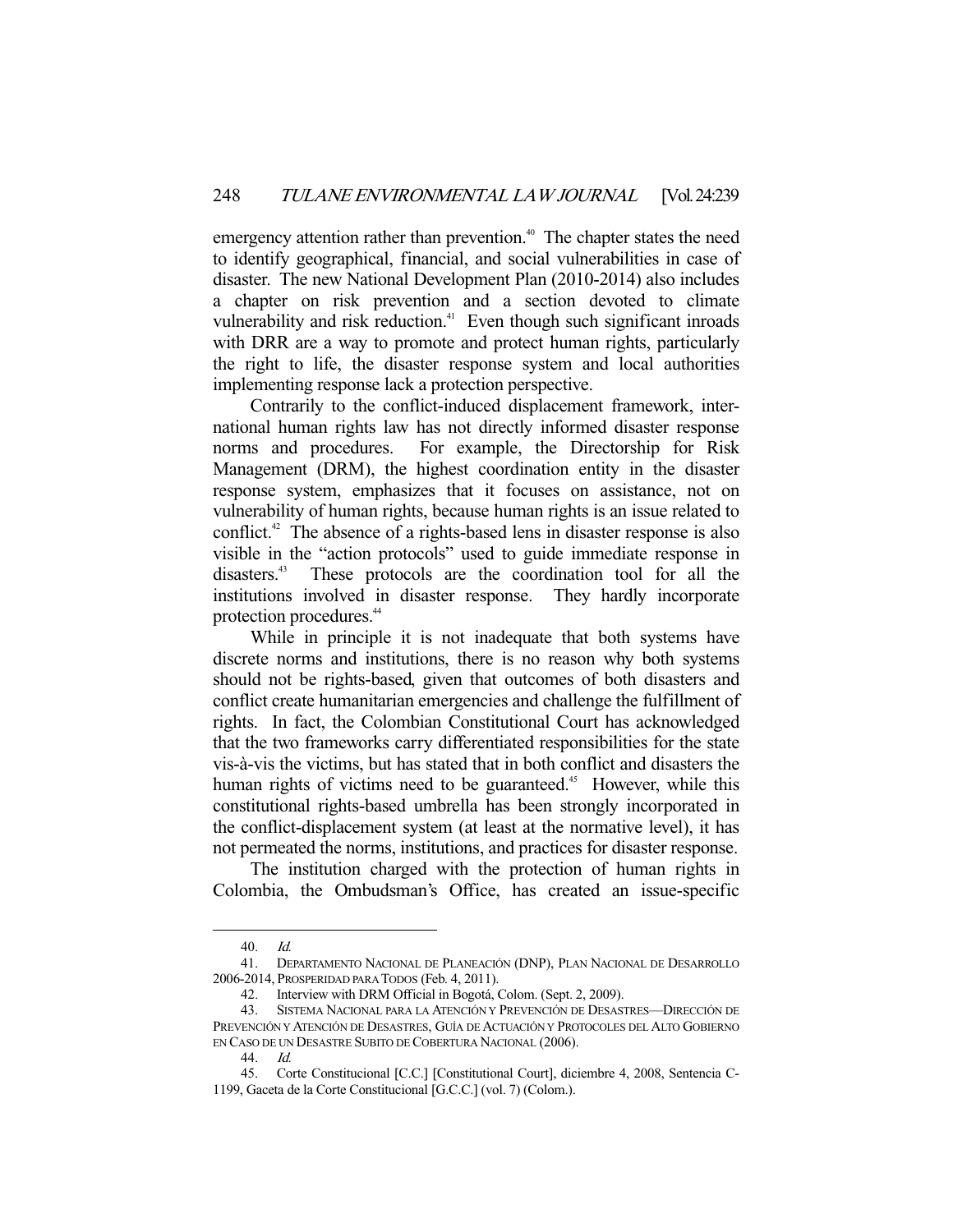Ombudsman subsection for collective and environmental rights. This subsection, however, does not include disaster displacement under its portfolio.<sup>46</sup> When asked about disaster displacement in Colombia, the officers at the collective and environmental rights office automatically referred us to the Ombudsman's displacement subsection for information.<sup>47</sup> But the officers in the displacement subsection, in turn, were not aware of displacement in disaster situations, and need not be, because the national law on displacement does not include disasters as a cause of displacement. No coordination with the system for disaster response exists, nor with the Directorship for Risk Management. Human rights assessments for situations of disaster are not currently conducted, either by the Ombudsman's Office or by the Directorship of Risk Management. So, in practice, the situation is an institutional vacuum for protection in natural disasters.

### B. Politics

 We now turn to existing political processes related to the presence of protracted conflict and their impact on advancing of a rights-based response for disaster IDPs. First, the historical presence of conflict and the development of protection structures for conflict IDPs downplays the need for protection in disasters and makes it a secondary issue. It was advocacy by civil society, human rights activists, and international actors that made it possible to veer towards a protection-based response for conflict victims, particularly IDPs. Much of this work was based on a human rights discourse, which gave it momentum. To this day, Colombian civil society continues to underscore the need to provide specialized and differentiated protection to conflict victims and IDPs.<sup>48</sup>

 In this context, arguing for protection for people displaced by disasters or for including disaster IDPs within the same protection framework as conflict IDPs partly implies undoing what has been painstakingly achieved over more than a decade of political engagement. Furthermore, it poses the risk of providing a scapegoat for inadequate conflict protection in the face of limited resources and providing an excuse to take away the heat from unsatisfactory protection for people displaced by a conflict of which the state is a party. Thus, the domestic human rights activism that has recently been critical to raising human rights concerns in natural disasters—the case of human rights activism in

 <sup>46.</sup> Interview with Ombudsman's Office Officials in Bogotá, Colom. (Sept. 2, 2009).

 <sup>47.</sup> Id.

<sup>48.</sup> Interview with Colombian Human Rights Activist, *supra* note 30.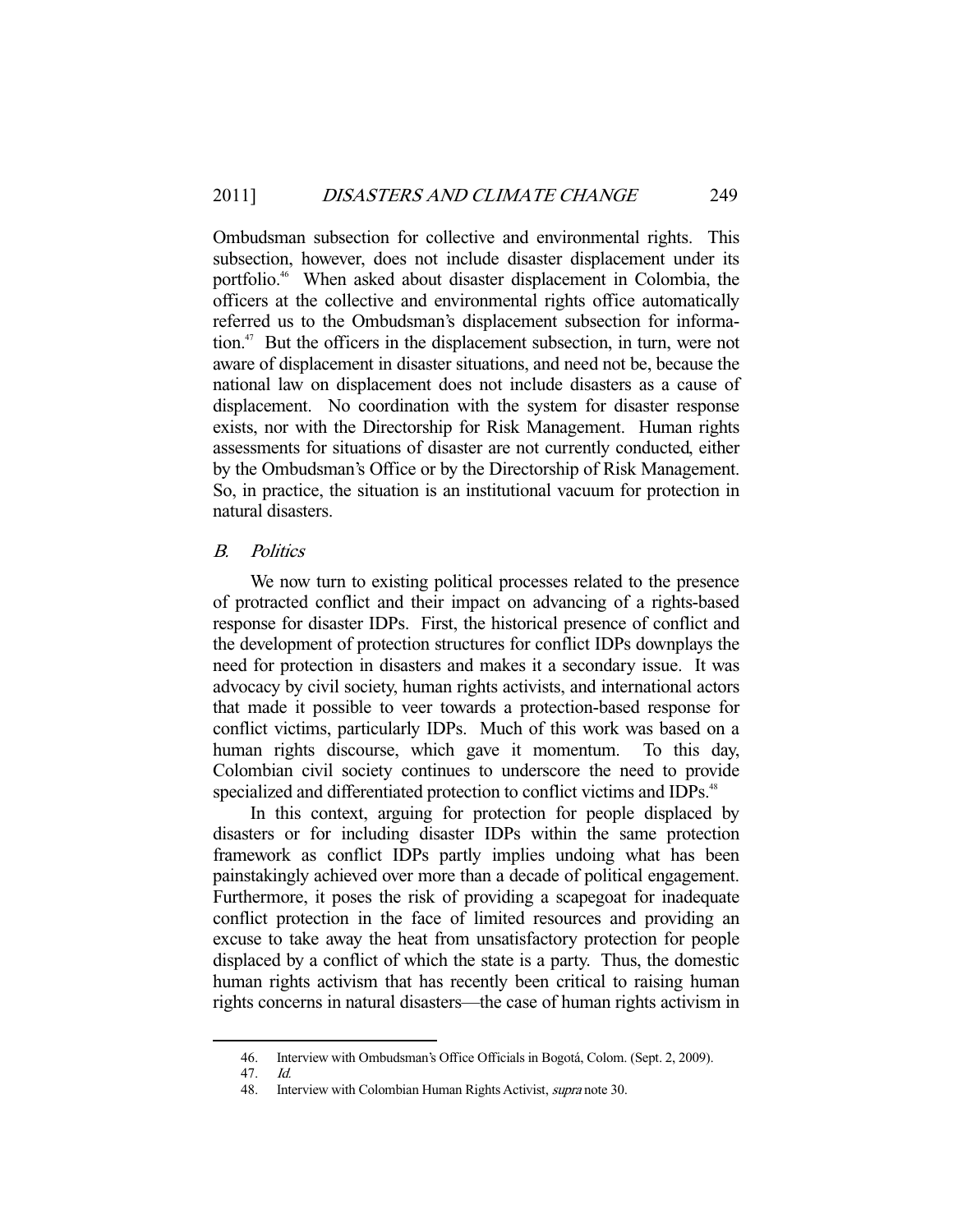the United States after Hurricane Katrina is paradigmatic—will most likely not surface in this context.

 Furthermore, the separate normative and institutional structure for conflict and disasters, described above, has created two very different categories of people entitled to different rights and privileges. This legal and institutional design has deep consequences regarding IDPs and persons affected by natural disasters. Officials in charge of both systems have two clearly distinct concepts of conflict-affected and disasteraffected people. The former are seen as victims of rights violations, and the latter as victims of misfortune. Underlying this institutional and conceptual structure is the idea that situations where bad things happen to people, like natural hazards—as opposed to wrong doings committed by the state or by nonstate groups—have nothing to do with human rights violations or with protection.

 Additionally, being a conflict IDP or a disaster IDP is a very different experience. Conflict IDPs in Colombia are seen by society and by themselves as a group defined by the violation of their rights resulting in displacement, which in turn entitles them to a set of special rights. The inclusion in this group of disaster IDPs may be seen as a threat to those acquired rights, as it would erode the concept of an internally displaced person as someone displaced by violence. At the same time, conflict IDPs are (fortunately) an organized group: they file complaints and lawsuits, they are vocal against the government and the armed actors, and they occupy parks and buildings in Bogotá.

 Disaster-affected people, including IDPs, on the other hand, have none of these features and may not even want to be associated with conflict IDPs, as this may imply a political status and identification that they might want to avoid in a context where identification as an IDP automatically creates a link with conflict-related actors. Yet, in other cases, some groups of people can be both conflict and disaster IDPs. Thus, they may be entitled to benefit from protection given their condition as conflict IDPs, while the rest of the population also displaced by the same disaster, but not before by conflict, would not be able to benefit from protection, creating disparities among the population that finds itself in distress.

 At another level, humanitarian and human rights agencies may find themselves in awkward situations when demanding preventative actions for recurring disasters, such as relocations, particularly when conflict IDPs have to be relocated as a safeguard from natural hazards after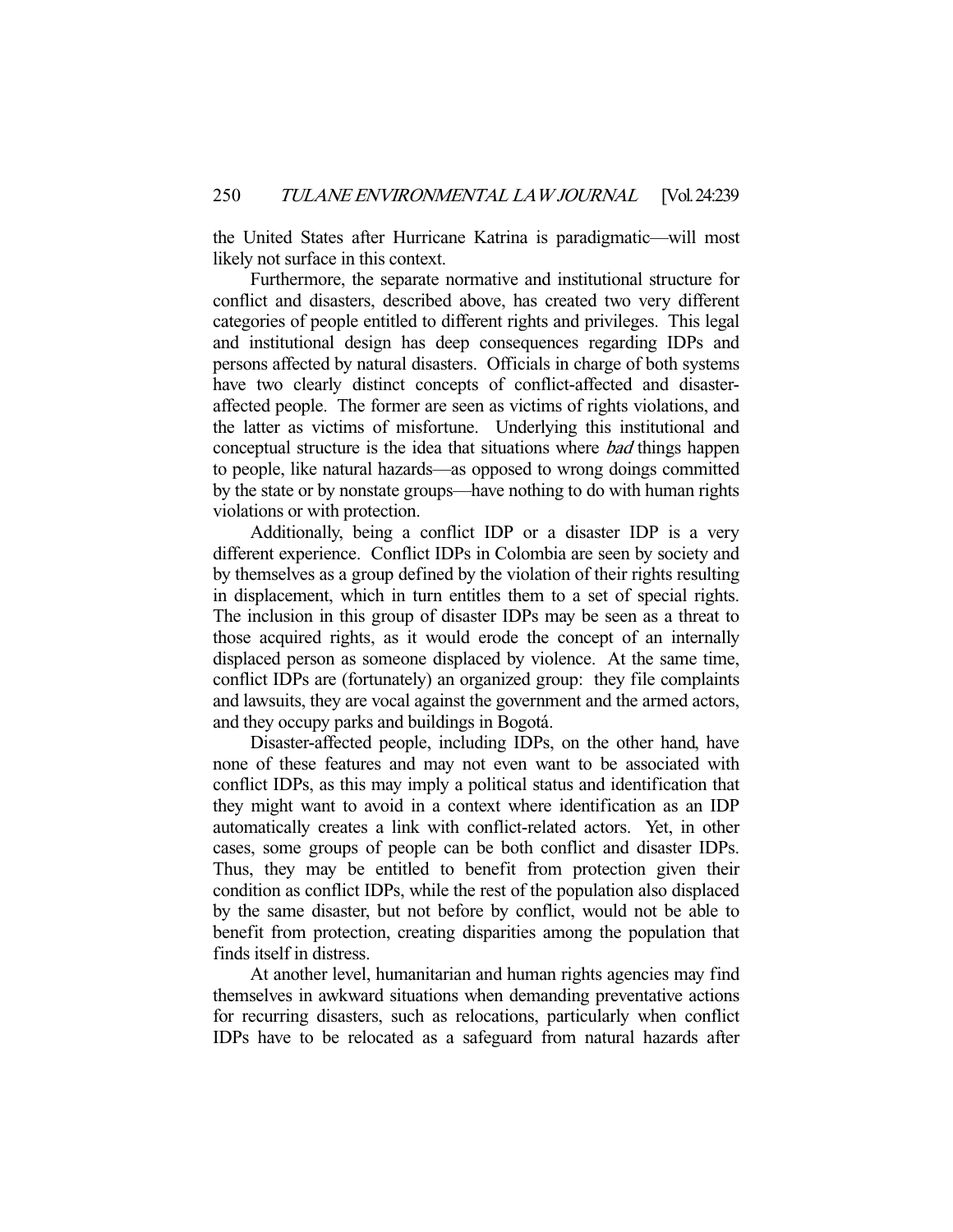already having been displaced by conflict.<sup>49</sup> This was a paradigmatic case highlighted by the Ombudsman's environmental rights subsection.<sup>50</sup> This situation arises when towns provide electricity, sewage, and other services to people settling in danger zones such as watersheds including people displaced by conflict arriving to urban zones—without acknowledging or evaluating the risk. The Ombudsman's environmental rights subsection has found itself in the difficult situation of having to request relocations, which are seen as abusive and disruptive evictions by the population settling in those areas, which is mostly composed of conflict IDPs. $51$ 

 Thus, situations where disaster and conflict coincide can provoke diverse political challenges for a variety of actors, including civil society organizations that advocate for the victim's rights, victims themselves, and agencies and institutions in charge of their protection. Disentangling these political dilemmas and moving forward towards full protection of vulnerable populations will be a highly complex task.

#### IV. CONCLUSIONS

 The fact that natural disasters happen alongside armed conflict in Colombia creates a situation in which advancing towards the protection of victims of both phenomena is not straightforward. Despite the existence of an international framework on human rights in natural disasters, the protection lens in natural disaster response is still poorly understood at the national level, particularly by state agencies, which bar the principal duty to protect.

 The existing normative, institutional, and political context, which has been shaped historically by the presence of a protracted internal armed conflict, influences and will continue to influence the way ahead towards implementing international norms that call for a rights-based response to disaster displacement.

 Currently, there is a legal and institutional vacuum in the human rights protection of people displaced by disasters. While the Colombian system for disaster prevention and attention is advanced and promotes rights insofar as it incorporates DRR throughout, it does not inform disaster response with human rights. Given that the displacement law does not include disaster IDPs, this group does not benefit from the same

 <sup>49.</sup> This tension was identified by the U.N. Representative of the Secretary-General on IDPs as one of the challenges of protecting human rights in the context of climate change. IASC, supra note 8.

 <sup>50.</sup> Interview with Ombudsman's Office Officials, supra note 46.

 <sup>51.</sup> Id.